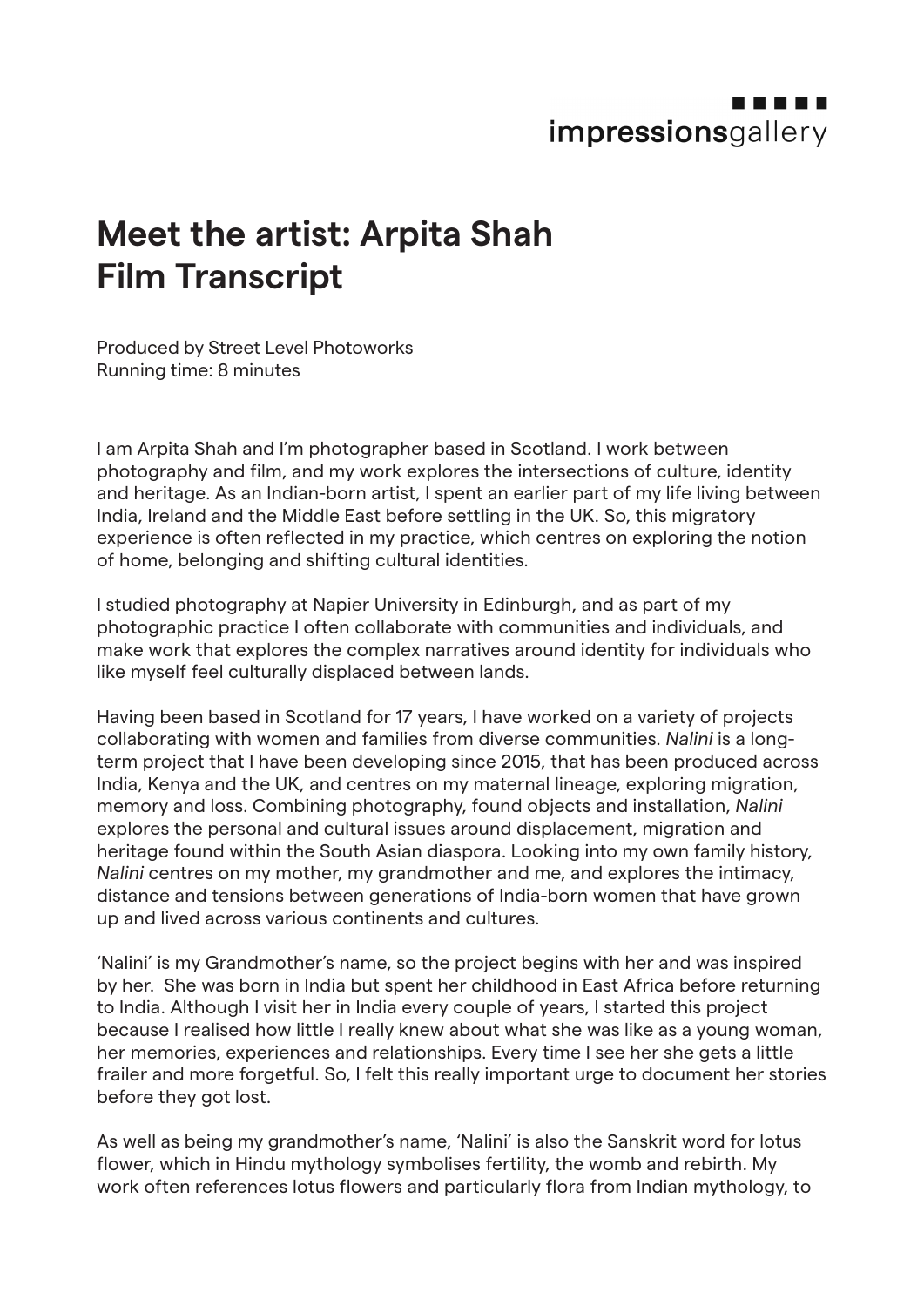evoke experiences of displacement and the female life cycle. In Hinduism, flowers are very sacred and often used as offerings to ancestors, so I wanted to explore all these elements in the series using flowers not only as homage to my ancestors but also as metaphors for our female experiences.

*Nalini* has been a personal journey of discovery for me, one that has let me connect with my maternal lineage through photography. The series and exhibition comprises of photographs of my mother's and grandmother's bodies, as well as photographs of objects and landscapes that hold special significance for the women in my family. Some of the objects are presented in physical form such as an old Taj Mahal sweet tin, opal stones from East Africa and crumbling studio family portraits from the '20s and '60s from India and Kenya. These objects have travelled across continents through time and through generations as artefacts of my family's journey, so it was really important to include them because they bear little scratches, scars and creases. Like the body, they have aged with time, full of stories and full of secrets.



This is a portrait of my mother in Ahmedabad, India, she is entering wild bougainvilleas that lead to where her childhood home once was. We had visited this spot a few times and on the day of the photo shoot she wore a sari that matched the dusty pink petals, because I wanted her to look like she was sinking into the image, she is turned away and in many of the portraits in this series you can't always fully see the faces. It's because I wanted the viewers to get a sense of that deep longing we all have for the past, our ancestors, our childhood, home, and to want to reach into the image and turn it around.



As part of this project, I started rummaging through family members' attics in India and the UK. This is one of the first images that I found, it's a crumbling photograph of the infamous Krishna Milk Depot that my family owned in Nairobi in the 1930s. In the centre of the image is a 5-year-old Nalini, my grandmother, looking out at me. Finding this photograph was very significant for me - my grandmother would talk endlessly about the turquoise hues of the Mombasa sea and the wild bougainvilleas that surrounded the Krishna dairy farm. So being able to physically see it was wonderful and incredibly emotional. I think if I hadn't started this project, this image would have decayed in the attic where I found it.



This is a portrait of my great grandmother, her passport documents her journey across India and Kenya, a journey that many Guajarati Indians had made when Kenya and India were colonised. When I travelled to Kenya in 2017 for the first time as part of this project I took her passport with me, I wanted this